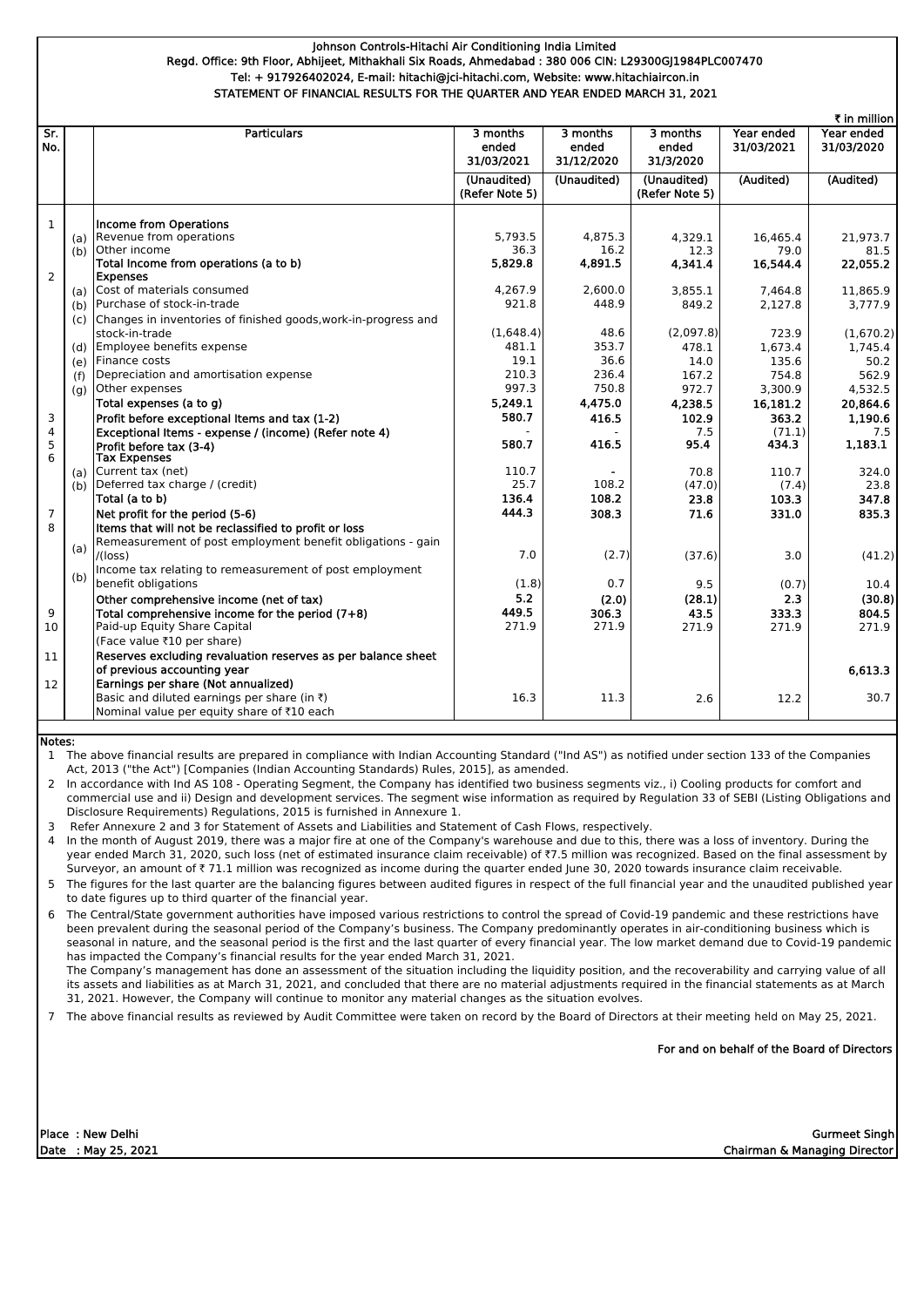|              |                                                                                                        | Annexure-2    |              |  |
|--------------|--------------------------------------------------------------------------------------------------------|---------------|--------------|--|
|              | Johnson Controls-Hitachi Air Conditioning India Limited                                                |               |              |  |
|              | Regd. Office: 9th Floor, Abhijeet, Mithakhali Six Roads, Ahmedabad: 380 006 CIN: L29300GJ1984PLC007470 |               |              |  |
|              | Tel: + 917926402024, E-mail: hitachi@jci-hitachi.com, Website: www.hitachiaircon.in                    |               |              |  |
|              | STATEMENT OF ASSETS AND LIABILITIES AS AT MARCH 31, 2021                                               |               |              |  |
|              |                                                                                                        |               | ₹ in million |  |
| Sr.          | <b>Particulars</b>                                                                                     | As at         | As at        |  |
| No.          |                                                                                                        | 31/03/2021    | 31/03/2020   |  |
|              |                                                                                                        |               |              |  |
|              |                                                                                                        | (Audited)     | (Audited)    |  |
| Α            | <b>ASSETS</b>                                                                                          |               |              |  |
|              |                                                                                                        |               |              |  |
|              | Non-current assets                                                                                     |               |              |  |
| (a)          | Property, plant and Equipment                                                                          | 3,326.7       | 3,533.7      |  |
| (b)          | Right-of-use-assets                                                                                    | 835.4<br>91.4 | 265.1        |  |
| (c)          | Capital work-in-progress                                                                               |               | 64.4         |  |
| (d)          | Investment property                                                                                    | 11.0          | 11.2         |  |
| (e)          | Other Intangible assets                                                                                | 111.7         | 197.4        |  |
| (f)          | Intangible assets under development                                                                    | 3.5           | 0.6          |  |
| (g)          | Financial assets                                                                                       |               |              |  |
|              | (i) Loans                                                                                              | 55.6          | 51.1         |  |
|              | (ii) Other financial assets                                                                            | 2.7           | 2.6          |  |
| (h)          | Deferred tax assets (net)                                                                              | 149.6         | 142.2        |  |
| (i)          | Non current tax assets (net)                                                                           | 133.5         | 161.6        |  |
| (i)          | Other non-current assets                                                                               | 305.3         | 306.2        |  |
|              | <b>Total Non-current assets</b>                                                                        | 5,026.4       | 4,736.1      |  |
| $\mathbf{H}$ | <b>Current assets</b>                                                                                  |               |              |  |
| (a)          | Inventories                                                                                            | 7,042.0       | 7,274.5      |  |
| (b)          | Financial assets                                                                                       |               |              |  |
|              | (i) Trade receivables                                                                                  | 2,640.8       | 2,545.6      |  |
|              | (ii) Cash and cash equivalents                                                                         | 1,220.3       | 176.4        |  |
|              | (iii) Bank balances other than (ii) above                                                              | 2.4           | 2.9          |  |
|              | (iv) Loans                                                                                             | 15.7          | 13.0         |  |
|              | (v) Other financial assets                                                                             | 22.8          | 234.9        |  |
| (c)          | Contract assets                                                                                        | 79.7          | 111.9        |  |
| (d)          | Other current assets                                                                                   | 376.1         | 745.4        |  |
|              | <b>Total Current assets</b>                                                                            | 11,399.8      | 11,104.6     |  |
|              |                                                                                                        |               |              |  |
|              | <b>TOTAL ASSETS (I+II)</b>                                                                             | 16,426.2      | 15,840.7     |  |
| B            | <b>EQUITY AND LIABILITIES</b>                                                                          |               |              |  |
|              | Equity                                                                                                 |               |              |  |
| (a)          | Equity share capital                                                                                   | 271.9         | 271.9        |  |
| (b)          | Other equity                                                                                           | 6,946.6       | 6,613.3      |  |
|              | <b>TOTAL EQUITY</b>                                                                                    | 7,218.5       | 6,885.2      |  |
|              |                                                                                                        |               |              |  |
| 11           | <b>LIABILITIES</b>                                                                                     |               |              |  |
|              | <b>Non-current liabilities</b>                                                                         |               |              |  |
| (a)          | <b>Financial Liabilities</b>                                                                           |               |              |  |
|              | (i) Lease liabilities                                                                                  | 644.1         | 233.8        |  |
|              | Other non - current liabilities                                                                        | 137.3         | 144.4        |  |
| (b)          | Provisions                                                                                             | 638.6         | 592.0        |  |
| (c)          |                                                                                                        |               |              |  |
|              | <b>Total non-current liabilities</b>                                                                   | 1,420.0       | 970.2        |  |
| III          | <b>Current liabilities</b>                                                                             |               |              |  |
| (a)          | <b>Financial liabilities</b>                                                                           |               |              |  |
|              | i. Borrowings                                                                                          |               | 1,587.2      |  |
|              | ii. Lease Liabilities                                                                                  | 246.0         | 47.9         |  |
|              | iii. Trade payables                                                                                    |               |              |  |
|              | (a) total outstanding dues of micro and small enterprises                                              | 607.0         | 314.6        |  |
|              | (b) total outstanding dues of creditors other than (iii)(a) above                                      | 5,732.4       | 5,185.0      |  |
|              | iv. Other financial liabilities                                                                        | 194.5         | 194.4        |  |
| (b)          | <b>Contract liabilities</b>                                                                            | 268.6         | 288.2        |  |
| (c)          | Provisions                                                                                             | 200.9         | 173.0        |  |
| (d)          | Current tax liabilities (net)                                                                          | 53.9          |              |  |
| (e)          | Other current liabilities                                                                              | 484.4         | 195.0        |  |
|              | <b>Total Current liabilities</b>                                                                       | 7,787.7       | 7,985.3      |  |
|              |                                                                                                        |               |              |  |
|              | <b>TOTAL EQUITY AND LIABILITIES (I+II+III)</b>                                                         | 16,426.2      | 15,840.7     |  |

|                  |                     | For and on behalf of the Board of Directors |
|------------------|---------------------|---------------------------------------------|
|                  |                     |                                             |
|                  |                     |                                             |
|                  |                     |                                             |
| Place: New Delhi |                     | Gurmeet Singh                               |
|                  | Date : May 25, 2021 | Chairman & Managing Director                |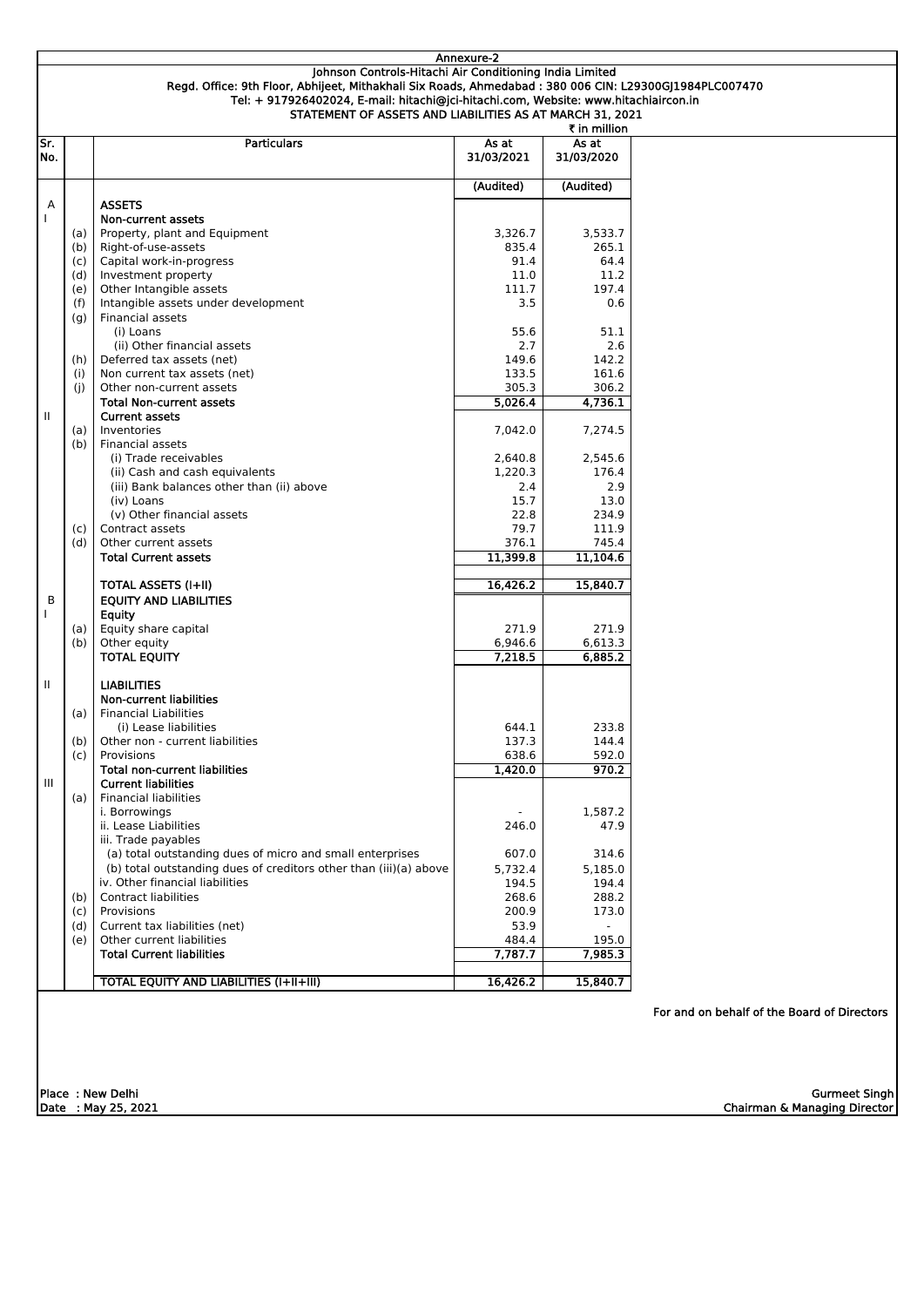|                                                         | Annexure-1 |                                                                                                         |                                 |                                 |                                             |                          |                          |
|---------------------------------------------------------|------------|---------------------------------------------------------------------------------------------------------|---------------------------------|---------------------------------|---------------------------------------------|--------------------------|--------------------------|
| Johnson Controls-Hitachi Air Conditioning India Limited |            |                                                                                                         |                                 |                                 |                                             |                          |                          |
|                                                         |            | Regd. Office: 9th Floor, Abhijeet, Mithakhali Six Roads, Ahmedabad : 380 006 CIN: L29300GJ1984PLC007470 |                                 |                                 |                                             |                          |                          |
|                                                         |            | Tel: + 917926402024, E-mail: hitachi@jci-hitachi.com, Website: www.hitachiaircon.in                     |                                 |                                 |                                             |                          |                          |
|                                                         |            | SEGMENT REVENUE, RESULTS, ASSETS AND LIABILITIES                                                        |                                 |                                 |                                             |                          |                          |
|                                                         |            |                                                                                                         |                                 |                                 |                                             |                          | ₹ in Million             |
| Sr. No.                                                 |            | <b>Particulars</b>                                                                                      | 3 months<br>ended<br>31/03/2021 | 3 months<br>ended<br>31/12/2020 | 3 months<br>ended<br>31/3/2020              | Year ended<br>31/03/2021 | Year ended<br>31/03/2020 |
|                                                         |            |                                                                                                         | (Unaudited)                     | (Unaudited)                     | (Unaudited)                                 | (Audited)                | (Audited)                |
| 1                                                       |            | <b>Segment Revenue</b>                                                                                  |                                 |                                 |                                             |                          |                          |
|                                                         | (a)        | Cooling products for comfort and commercial use                                                         | 5,670.8                         | 4,770.9                         | 4,201.4                                     | 15,952.4                 | 21,354.8                 |
|                                                         | (b)        | Design and development services                                                                         | 162.5                           | 133.6                           | 153.3                                       | 650.3                    | 700.8                    |
|                                                         |            | <b>Total</b>                                                                                            | 5,833.3                         | 4,904.5                         | 4,354.7                                     | 16,602.7                 | 22,055.6                 |
|                                                         |            | Less : Inter-Segment Revenue                                                                            | 39.8                            | 29.2                            | 25.6                                        | 137.3                    | 81.9                     |
|                                                         |            | <b>Revenue from Operations</b>                                                                          | 5,793.5                         | 4,875.3                         | 4,329.1                                     | 16,465.4                 | 21,973.7                 |
| $\overline{2}$                                          |            | <b>Segment Results</b>                                                                                  |                                 |                                 |                                             |                          |                          |
|                                                         |            | Earnings before interest and tax                                                                        |                                 |                                 |                                             |                          |                          |
|                                                         | (a)        | Cooling products for comfort and commercial use                                                         |                                 |                                 |                                             |                          |                          |
|                                                         |            | (EBIT before exceptional items)                                                                         | 579.4                           | 435.7                           | 95.5                                        | 413.3                    | 1,137.6                  |
|                                                         |            | Less: Exceptional Items - (income) / expense                                                            |                                 |                                 | 7.5                                         | (71.1)                   | 7.5                      |
|                                                         |            | Less : Finance costs                                                                                    | 19.1                            | 36.6                            | 14.0                                        | 135.6                    | 50.2                     |
|                                                         |            |                                                                                                         | 560.3                           | 399.1                           | 74.0                                        | 348.8                    | 1,079.9                  |
|                                                         | (b)        | Design and development services (EBIT)                                                                  | 20.4                            | 17.4                            | 21.4                                        | 85.5                     | 103.2                    |
| 3                                                       |            | Profit before tax                                                                                       | 580.7                           | 416.5                           | 95.4                                        | 434.3                    | 1,183.1                  |
|                                                         | (a)        | <b>Segment Assets</b><br>Cooling products for comfort and commercial use                                | 13,377.0                        | 10,495.5                        | 13,733.4                                    | 13,377.0                 | 13,733.4                 |
|                                                         | (b)        | Design and development services                                                                         | 1,523.6                         | 1,573.6                         | 1,618.3                                     | 1,523.6                  | 1,618.3                  |
|                                                         | (c)        | Unallocated                                                                                             | 1,525.6                         | 1,824.7                         | 489.0                                       | 1,525.6                  | 489.0                    |
|                                                         |            | <b>Total Segment Assets</b>                                                                             | 16,426.2                        | 13,893.8                        | 15,840.7                                    | 16,426.2                 | 15,840.7                 |
| 4                                                       |            | <b>Segment Liabilities</b>                                                                              |                                 |                                 |                                             |                          |                          |
|                                                         | (a)        | Cooling products for comfort and commercial use                                                         | 8,986.9                         | 6,947.6                         | 8,763.2                                     | 8,986.9                  | 8,763.2                  |
|                                                         | (b)        | Design and development services                                                                         | 164.5                           | 174.8                           | 189.4                                       | 164.5                    | 189.4                    |
|                                                         |            | (c) Unallocated                                                                                         | 56.3                            | 2.4                             | 2.9                                         | 56.3                     | 2.9                      |
|                                                         |            | <b>Total Segment Liabilities</b>                                                                        | 9,207.7                         | 7,124.8                         | 8,955.5                                     | 9,207.7                  | 8,955.5                  |
|                                                         |            |                                                                                                         |                                 |                                 | For and on behalf of the Board of Directors |                          |                          |

Date : May 25, 2021 Chairman & Managing Director Gurmeet Singh